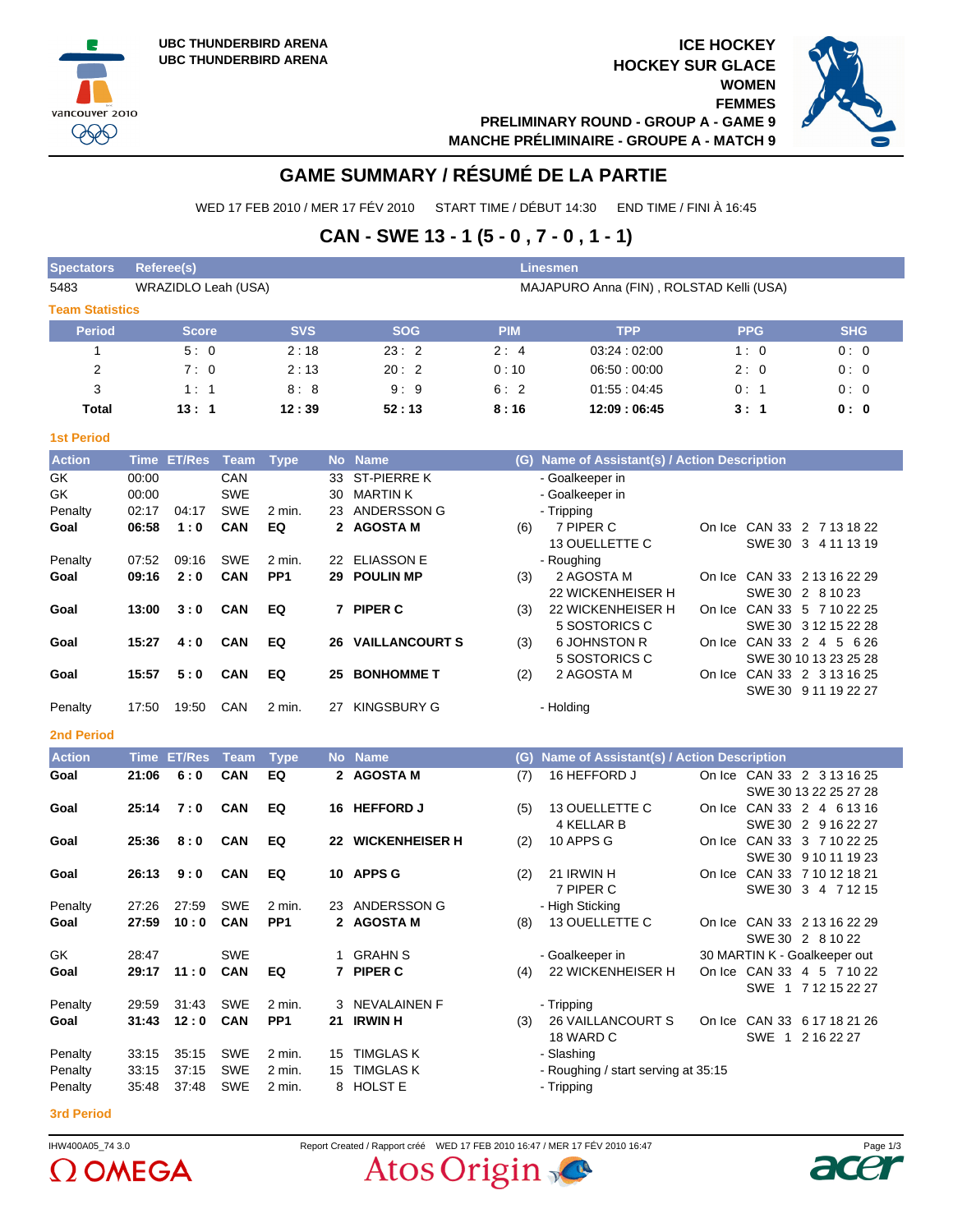

### **ICE HOCKEY HOCKEY SUR GLACE WOMEN FEMMES PRELIMINARY ROUND - GROUP A - GAME 9**



# **MANCHE PRÉLIMINAIRE - GROUPE A - MATCH 9**

| <b>Action</b> |       | Time ET/Res Team |            | Tvpe            |    | No Name          | (G) Name of Assistant(s) / Action Description         |
|---------------|-------|------------------|------------|-----------------|----|------------------|-------------------------------------------------------|
| GK.           | 40:00 |                  | CAN        |                 |    | 32 LABONTE C     | 33 ST-PIERRE K - Goalkeeper or<br>- Goalkeeper in     |
| Penalty       | 40.23 | 42.23            | CAN        | 2 min.          |    | 5 SOSTORICS C    | - Hooking                                             |
| Goal          | 47:43 | 13:0             | CAN        | EQ              |    | 10 APPS G        | 3 MACLEOD C<br>On Ice CAN 32 3 7 10 22 25<br>(3)      |
|               |       |                  |            |                 |    |                  | 22 WICKENHEISER H<br>9 11 19 22 27<br><b>SWE</b>      |
| Penalty       | 51:31 | 52:16            | CAN        | 2 min.          |    | 4 KELLAR B       | - Tripping                                            |
| Goal          | 52:16 | 13:1             | <b>SWE</b> | PP <sub>1</sub> | 15 | <b>TIMGLAS K</b> | CAN 32 2 12 13 18<br>12 JORDANSSON I<br>(1)<br>On Ice |
|               |       |                  |            |                 |    |                  | 7 ROOTH M<br>SWE 1 7 12 13 15 22                      |
| Penalty       | 54:32 | 56:32            | CAN        | $2$ min.        | 29 | <b>POULIN MP</b> | - Body Checking                                       |
| Penalty       | 58:05 | 60:00            | <b>SWE</b> | 2 min.          |    | 28 RUNDQVIST D   | - Interference                                        |
| GK.           | 60:00 |                  | CAN        |                 |    |                  | 32 LABONTE C - Goalkeeper out                         |
| GK            | 60:00 |                  | <b>SWE</b> |                 |    |                  | 1 GRAHN S - Goalkeeper out                            |

| <b>Action</b> |       | lime El/Res Team |            | l vpe           |    | No Name             |     | (G) Name of Assistant(s) / Action Description |  |                                 |  |
|---------------|-------|------------------|------------|-----------------|----|---------------------|-----|-----------------------------------------------|--|---------------------------------|--|
| GK            | 40:00 |                  | CAN        |                 |    | 32 LABONTE C        |     | - Goalkeeper in                               |  | 33 ST-PIERRE K - Goalkeeper out |  |
| Penalty       | 40.23 | 42:23            | CAN        | 2 min.          |    | 5 SOSTORICS C       |     | - Hooking                                     |  |                                 |  |
| Goal          | 47:43 | 13:0             | CAN        | EQ              |    | 10 APPS G           | (3) | 3 MACLEOD C                                   |  | On Ice CAN 32 3 7 10 22 25      |  |
|               |       |                  |            |                 |    |                     |     | 22 WICKENHEISER H                             |  | SWE 1 9 11 19 22 27             |  |
| Penalty       | 51:31 | 52:16            | CAN        | 2 min.          |    | 4 KELLAR B          |     | - Tripping                                    |  |                                 |  |
| Goal          | 52:16 | 13:1             | <b>SWE</b> | PP <sub>1</sub> |    | <b>15 TIMGLAS K</b> | (1) | 12 JORDANSSON I                               |  | On Ice CAN 32 2 12 13 18        |  |
|               |       |                  |            |                 |    |                     |     | 7 ROOTH M                                     |  | SWE 1 7 12 13 15 22             |  |
| Penalty       | 54:32 | 56:32            | CAN        | 2 min.          | 29 | <b>POULIN MP</b>    |     | - Body Checking                               |  |                                 |  |
| Penalty       | 58:05 | 60:00            | <b>SWE</b> | 2 min.          |    | 28 RUNDQVIST D      |     | - Interference                                |  |                                 |  |
| GK            | 60:00 |                  | <b>CAN</b> |                 |    |                     |     |                                               |  | 32 LABONTE C - Goalkeeper out   |  |
| GK            | 60:00 |                  | <b>SWE</b> |                 |    |                     |     |                                               |  | 1 GRAHN S - Goalkeeper out      |  |
|               |       |                  |            |                 |    |                     |     |                                               |  |                                 |  |

#### **Goalkeeper Records**

**Team : CAN - Canada Team : SWE - Sweden**

| No Name                 | <b>SOG</b> | $\sim$ SVS $\searrow$ | <b>MIP</b> | No Name                  | <b>SOG</b> | <b>SVS</b> | <b>MIP</b> |
|-------------------------|------------|-----------------------|------------|--------------------------|------------|------------|------------|
| 33 ST-PIERRE Kim        |            | 4                     | 40:00      | I  GRAHN Sara            | 19         |            | 16 31:13   |
| 32 LABONTE Charline     |            | 8                     | 20:00      | 30 MARTIN Kim            | 33         | 23         | 28:47      |
| 1 SZABADOS Shannon (EG) |            |                       |            | 35 LIZANA Valentina (EG) |            |            |            |

#### **Game Statistics**

**Team : CAN (white)**

|                    |                            |                |                |                | <b>Shots on Goal</b> |                |             |                | Time on Ice |      |                |      |           |            |            |            |
|--------------------|----------------------------|----------------|----------------|----------------|----------------------|----------------|-------------|----------------|-------------|------|----------------|------|-----------|------------|------------|------------|
| <b>No Pos Name</b> |                            | G              | A PIM          |                |                      | $\overline{2}$ |             | 3 OT TS +/-    |             | 1    | $\overline{2}$ | 3    | <b>OT</b> | <b>TOT</b> | <b>SHF</b> | <b>AVG</b> |
| 3 D                | <b>MACLEOD Carla</b>       | $\mathbf 0$    | 1              | 0              |                      | $\overline{1}$ | 0           | $\mathbf{2}$   | $+4$        | 4:59 | 4:55           | 5:22 |           | 15:16      | 25         | 0:36       |
| 7F                 | <b>PIPER Cherie</b>        | $\overline{2}$ | $\overline{2}$ | 0              |                      | 1              | 0           | $\overline{2}$ | $+6$        | 6:04 | 6:54           | 5:22 |           | 18:20      | 25         | 0:44       |
| 10F                | <b>APPS Gillian</b>        | 2              | 1              | 0              | 2                    | 1              | 2           | 5              | $+5$        | 5:36 | 5:51           | 4:47 |           | 16:14      | 21         | 0:46       |
| 22 F               | WICKENHEISER Hayley +C     | 1              | 4              | 0              | 3                    | 3              | $\mathbf 1$ | $\overline{7}$ | $+5$        | 5:37 | 5:46           | 6:15 |           | 17:38      | 25         | 0:42       |
| 25 D               | <b>BONHOMME Tessa</b>      | 1              | 0              | 0              | $\overline{2}$       | 0              | 0           | $\overline{2}$ | $+5$        | 7:12 | 5:38           | 5:37 |           | 18:27      | 26         | 0:42       |
| 2F                 | <b>AGOSTA Meghan</b>       | 3              | 2              | 0              | 3                    | 4              | 0           | $\overline{7}$ | $+5$        | 4:33 | 5:31           | 4:42 |           | 14:46      | 21         | 0:42       |
| 12 D               | MIKKELSON Meaghan          | $\Omega$       | 0              | 0              | 2                    | $\Omega$       | $\Omega$    | $\overline{2}$ | $+1$        | 5:39 | 5:51           | 7:08 |           | 18:38      | 26         | 0:43       |
| 13F                | OUELLETTE Caroline +A      | 0              | 3              | 0              | 0                    | 2              | 1           | 3              | $+4$        | 5:24 | 5:50           | 4:50 |           | 16:04      | 23         | 0.41       |
| 16 F               | HEFFORD Jayna +A           | 1              | 1              | 0              | 2                    | 3              | 0           | 5              | $+3$        | 4:34 | 5:13           | 4:25 |           | 14:12      | 21         | 0:40       |
| 18 D               | <b>WARD Catherine</b>      | $\Omega$       | 1              | 0              | $\mathbf 0$          | $\Omega$       | $\Omega$    | 0              | $+2$        | 7:08 | 5:07           | 8:04 |           | 20:19      | 29         | 0:42       |
| 4 D                | <b>KELLAR Becky</b>        | 0              | 1              | 2              | 2                    | 1              | 1           | 4              | $+3$        | 6:25 | 4:52           | 5:24 |           | 16:41      | 28         | 0:35       |
| 5 D                | <b>SOSTORICS Colleen</b>   | $\mathbf 0$    | 2              | $\overline{2}$ | $\mathbf 0$          | 0              | $\Omega$    | 0              | $+3$        | 6:40 | 6:07           | 5:24 |           | 18:11      | 29         | 0:37       |
| 6F                 | <b>JOHNSTON Rebecca</b>    | 0              | 1              | 0              | 0                    | 0              | 1           | 1.             | $+2$        | 4:13 | 5:56           | 4:31 |           | 14:40      | 22         | 0:40       |
| 21 F               | <b>IRWIN Haley</b>         | 1              | 1              | 0              | 1                    |                | 2           | 4              | $+1$        | 3:33 | 5:38           | 3:39 |           | 12:50      | 21         | 0:36       |
| 26 F               | <b>VAILLANCOURT Sarah</b>  | 1              | 1              | 0              | 1                    | 1              | $\Omega$    | $\overline{2}$ | $+1$        | 4:51 | 5:35           | 4:35 |           | 15:01      | 21         | 0:42       |
| 17F                | <b>BOTTERILL Jennifer</b>  | 0              | 0              | 0              | 0                    | 0              | $\mathbf 1$ | 1              | 0           | 4:47 | 4:31           | 5:34 |           | 14:52      | 20         | 0:44       |
| 27 F               | <b>KINGSBURY Gina</b>      | 0              | 0              | 2              | 1                    | 0              | 0           | 1              | 0           | 5:24 | 4:31           | 4:38 |           | 14:33      | 21         | 0.41       |
| 29 F               | <b>POULIN Marie-Philip</b> | 1              | 0              | $\overline{2}$ | 2                    | 2              | 0           | 4              | 0           | 5:54 | 6:14           | 4:43 |           | 16:51      | 24         | 0:42       |
| 1 GK               | SZABADOS Shannon           | 0              | 0              | 0              | 0                    | 0              | 0           | 0              |             |      |                |      |           |            |            |            |
| 32 GK              | <b>LABONTE Charline</b>    | 0              | 0              | 0              | 0                    | 0              | 0           | 0              |             |      |                |      |           |            |            |            |
| 33 GK              | ST-PIERRE Kim              | $\Omega$       | $\Omega$       | 0              | $\Omega$             | $\Omega$       | $\Omega$    | 0              |             |      |                |      |           |            |            |            |
| Total              |                            | 13             | 21             | 8              | 23                   | 20             | 9           | 52             |             |      |                |      |           |            |            |            |

#### **Head Coach :** DAVIDSON Melody

**Team : SWE (blue)**